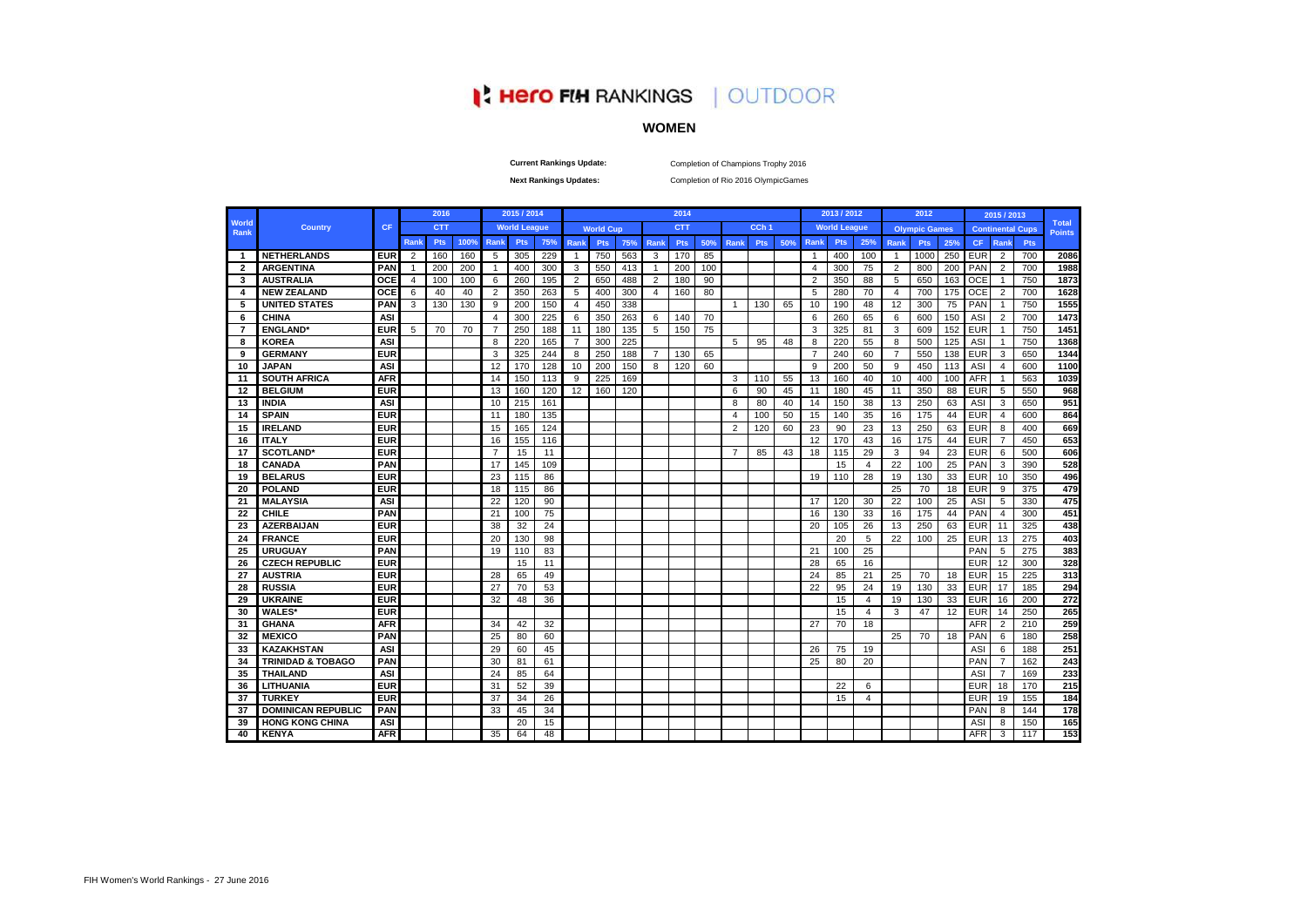| 41 | <b>BRAZIL</b>           | PAN        |  |    |    |    |  |  |  |  | 29 | 60 | 15             |  | PAN        | 9                     | 135 | 150 |
|----|-------------------------|------------|--|----|----|----|--|--|--|--|----|----|----------------|--|------------|-----------------------|-----|-----|
| 42 | <b>SWITZERLAND</b>      | <b>EUR</b> |  |    |    |    |  |  |  |  |    |    |                |  | <b>EUR</b> | 20                    | 140 | 140 |
| 43 | <b>CROATIA</b>          | <b>EUR</b> |  |    |    |    |  |  |  |  |    |    |                |  | <b>EUR</b> | 21                    | 125 | 125 |
| 44 | <b>SINGAPORE</b>        | <b>ASI</b> |  | 36 | 36 | 27 |  |  |  |  |    | 15 | $\overline{4}$ |  | ASI        | 10                    | 84  | 115 |
| 45 | <b>SLOVAKIA</b>         | <b>EUR</b> |  |    |    |    |  |  |  |  |    |    |                |  | <b>EUR</b> | 22                    | 110 | 110 |
| 46 | <b>NAMIBIA</b>          | <b>AFR</b> |  |    |    |    |  |  |  |  |    |    |                |  | <b>AFR</b> | 4                     | 108 | 108 |
| 47 | <b>SRI LANKA</b>        | <b>ASI</b> |  |    | 25 | 19 |  |  |  |  |    | 20 | 5              |  | ASI        | 11                    | 78  | 102 |
| 48 | <b>GREECE</b>           | <b>EUR</b> |  |    |    |    |  |  |  |  |    |    |                |  | <b>EUR</b> | 23                    | 95  | 95  |
| 49 | <b>CHINESE TAIPEI</b>   | <b>ASI</b> |  |    |    |    |  |  |  |  |    |    |                |  | ASI        | 9                     | 90  | 90  |
| 50 | <b>TANZANIA</b>         | <b>AFR</b> |  |    | 15 | 11 |  |  |  |  |    |    |                |  | <b>AFR</b> | 5                     | 77  | 88  |
| 51 | <b>CUBA</b>             | PAN        |  |    |    |    |  |  |  |  |    |    |                |  | PAN        | 10                    | 88  | 88  |
| 52 | <b>GUYANA</b>           | PAN        |  |    |    |    |  |  |  |  |    | 20 | 5              |  | PAN        | 11                    | 81  | 86  |
| 53 | <b>BARBADOS</b>         | PAN        |  |    | 25 | 19 |  |  |  |  |    | 15 | $\overline{a}$ |  | PAN        | 14                    | 63  | 85  |
| 54 | <b>PARAGUAY</b>         | PAN        |  |    |    |    |  |  |  |  |    |    |                |  | PAN        | 12                    | 75  | 75  |
| 55 | <b>PAKISTAN</b>         | <b>ASI</b> |  |    |    |    |  |  |  |  |    |    |                |  | ASI        | 12                    | 72  | 72  |
| 56 | <b>ZIMBABWE</b>         | <b>AFR</b> |  |    |    |    |  |  |  |  |    |    |                |  | <b>AFR</b> | 6                     | 70  | 70  |
| 57 | <b>JAMAICA</b>          | PAN        |  |    | 17 | 13 |  |  |  |  |    |    |                |  | PAN        | 15                    | 56  | 69  |
| 58 | <b>BERMUDA</b>          | PAN        |  |    |    |    |  |  |  |  |    |    |                |  | PAN        | 13                    | 69  | 69  |
| 59 | <b>FIJI</b>             | OCE        |  |    | 15 | 11 |  |  |  |  | 30 | 56 | 14             |  | <b>OCE</b> | 3                     | 36  | 61  |
| 60 | <b>PAPUA NEW GUINEA</b> | <b>OCE</b> |  |    | 25 | 19 |  |  |  |  |    | 23 | 6              |  | <b>OCE</b> | $\boldsymbol{\Delta}$ | 33  | 58  |
| 61 | <b>SAMOA</b>            | OCE        |  |    | 15 | 11 |  |  |  |  |    | 22 | 6              |  | <b>OCE</b> | 3                     | 36  | 53  |
| 62 | <b>NIGERIA</b>          | <b>AFR</b> |  |    |    |    |  |  |  |  |    | 15 | $\overline{4}$ |  | <b>AFR</b> | $\overline{7}$        | 27  | 31  |
| 63 | <b>VENEZUELA</b>        | PAN        |  |    |    | 0  |  |  |  |  |    | 23 | 6              |  | PAN        | 16                    | 20  | 26  |
| 64 | <b>VANUATU</b>          | OCE        |  |    | 20 | 15 |  |  |  |  |    | 15 | 4              |  | <b>OCE</b> |                       |     | 19  |
| 65 | PERU                    | PAN        |  |    | 20 | 15 |  |  |  |  |    |    |                |  | PAN        |                       |     | 15  |
| 66 | <b>PUERTO RICO</b>      | PAN        |  |    | 18 | 14 |  |  |  |  |    |    |                |  | PAN        |                       |     | 14  |
| 67 | <b>GUATEMALA</b>        | PAN        |  |    | 15 | 11 |  |  |  |  |    |    |                |  | PAN        |                       |     | 11  |
| 67 | <b>MYANMAR</b>          | <b>ASI</b> |  |    | 15 | 11 |  |  |  |  |    |    |                |  | ASI        |                       |     | 11  |

Notes

\*

Where teams have the same total of WR points, ranking is determined by the highest placement at the most recent FIH or continental event

Points for Great Britain shared by England, Scotland, Wales proportionally based upon the number of matches played by players from each nation in Great Britain team.

Points for the previous World League are reduced by 50% at the stage at which a team qualifies

From 2014 teams which win a Qualifying World League Tournament receive a bonus of 25 points

Kenya deducted 16 points for their late arrival at World League Round 2, February 2015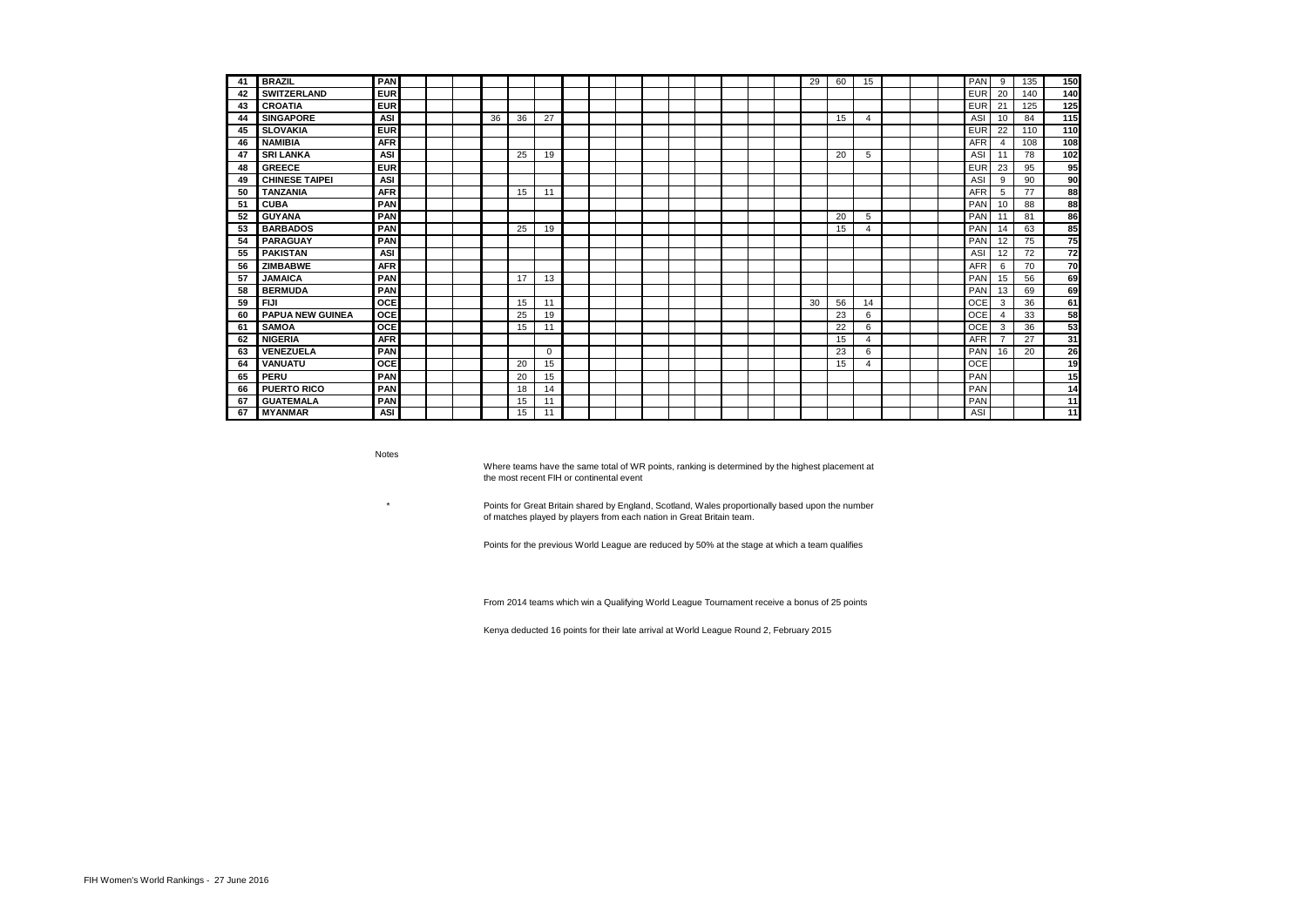

# **CONTINENTAL RANKINGS -- WOMEN** *DECEMBER 2015*

#### *IMPORTANT NOTE*

#### *NOTE: The ranking points allocated to each country are to establish Continental Ranking ONLY. Separate points*

*are then allocated to each country based upon the weightings fixed for each CF* 

# **AFRICAN HOCKEY FEDERATION (WOMEN)**

|                   |                |      | 2015                         |       |            | 2013                         |     |                  |
|-------------------|----------------|------|------------------------------|-------|------------|------------------------------|-----|------------------|
| <b>CF Ranking</b> | <b>Country</b> |      | <b>Africa Cup of Nations</b> |       |            | <b>Africa Cup of Nations</b> |     | <b>Total Pts</b> |
|                   |                | Rank | <b>Pts</b>                   | 100%  | Rank       | <b>Pts</b>                   | 50% |                  |
|                   | <b>RSA</b>     |      | 562.5                        | 562.5 |            | 563                          | 281 | 844              |
|                   | GHA            |      | 210                          | 210   |            | 210                          | 105 | 315              |
|                   | KEN            |      | 117                          | 117   | - 3        | 117                          | 59  | 176              |
|                   | <b>NAM</b>     |      | 108                          | 108   | <b>DNP</b> |                              |     | 108              |
|                   | <b>TAN</b>     |      | 27                           | 27    |            | 108                          | 54  | 81               |
|                   | ZIM            |      | 77                           | 77    | <b>DNP</b> |                              |     | 77               |
|                   | <b>NGR</b>     |      | 70                           | 70    | <b>DNP</b> |                              |     | 70               |
|                   |                |      |                              |       |            |                              |     |                  |

# **EUROPEAN HOCKEY FEDERATION (WOMEN)**

|                   |            |            | 2015                                 |      |                | 2013                                 |     |                  |
|-------------------|------------|------------|--------------------------------------|------|----------------|--------------------------------------|-----|------------------|
| <b>CF Ranking</b> | Country    |            | <b>European Nations Championship</b> |      |                | <b>European Nations Championship</b> |     | <b>Total Pts</b> |
|                   |            | Rank       | <b>Pts</b>                           | 100% | Rank           | <b>Pts</b>                           | 50% |                  |
|                   | <b>ENG</b> |            | 750                                  | 750  | 2              | 700                                  | 350 | 1100             |
| 2                 | NED*       | 2          | 700                                  | 700  | 3              | 650                                  | 325 | 1025             |
| 3                 | GER*       | 3          | 650                                  | 650  |                | 750                                  | 375 | 1025             |
|                   | <b>ESP</b> | Δ          | 600                                  | 600  | 5              | 550                                  | 275 | 875              |
|                   | <b>BEL</b> | 5          | 550                                  | 550  |                | 600                                  | 300 | 850              |
|                   | SCO        | 6          | 500                                  | 500  | 6              | 500                                  | 250 | 750              |
|                   | <b>ITA</b> |            | 450                                  | 450  | 9              | 375                                  | 188 | 638              |
|                   | <b>IRL</b> | 9          | 375                                  | 375  | $\overline{z}$ | 450                                  | 225 | 600              |
| Q                 | POL        | 8          | 400                                  | 400  | 10             | 350                                  | 175 | 575              |
| 10                | <b>BLR</b> | 11         | 325                                  | 325  | 8              | 400                                  | 200 | 525              |
| 11                | <b>AZE</b> | 12         | 300                                  | 300  | 11             | 325                                  | 163 | 463              |
| $12 \overline{ }$ | <b>CZE</b> | 10         | 350                                  | 350  | 18             | 170                                  | 85  | 435              |
| 13                | <b>FRA</b> | 14         | 250                                  | 250  | 12             | 300                                  | 150 | 400              |
| 14                | WAL        | 13         | 275                                  | 275  | 17             | 185                                  | 93  | 368              |
| 15                | <b>AUT</b> | 15         | 225                                  | 225  | 13             | 275                                  | 138 | 363              |
| 16                | <b>UKR</b> | 16         | 200                                  | 200  | 14             | 250                                  | 125 | 325              |
| 17                | <b>RUS</b> | 17         | 185                                  | 185  | 15             | 225                                  | 113 | 298              |
| 18                | LTU        | 18         | 170                                  | 170  | 16             | 200                                  | 100 | 270              |
| 19                | <b>TUR</b> | 19         | 155                                  | 155  | 20             | 140                                  | 70  | 225              |
| 20                | SUI        | 21         | 110                                  | 110  | 19             | 155                                  | 78  | 188              |
| 21                | CRO        | 20         | 125                                  | 125  | <b>DNP</b>     |                                      |     | 125              |
| 22                | <b>SVK</b> | <b>DNP</b> |                                      |      | 21             | 125                                  | 63  | 63               |
| 23                | <b>GRE</b> | <b>DNP</b> |                                      |      | 22             | 110                                  | 55  | 55               |

# **ASIAN HOCKEY FEDERATION (WOMEN)**

|            |      | 2015                         |       |            | 2013                         |     |                  |                   |            |            | 2014               |      |      | 2013             |                                        |                  |
|------------|------|------------------------------|-------|------------|------------------------------|-----|------------------|-------------------|------------|------------|--------------------|------|------|------------------|----------------------------------------|------------------|
| Country    |      | <b>Africa Cup of Nations</b> |       |            | <b>Africa Cup of Nations</b> |     | <b>Total Pts</b> | <b>CF Ranking</b> | Country    |            | <b>Asian Games</b> |      |      | <b>Asian Cup</b> |                                        | <b>Total Pts</b> |
|            | Rank | <b>Pts</b>                   | 100%  | Rank       | <b>Pts</b>                   | 50% |                  |                   |            | Rank       | <b>Pts</b>         | 100% | Rank | <b>Pts</b>       | 50%                                    |                  |
| <b>RSA</b> |      | 562.5                        | 562.5 |            | 563                          | 281 | 844              |                   | <b>KOR</b> |            | 750                | 750  |      | 700              | 350                                    |                  |
| <b>GHA</b> |      | 210                          | 210   |            | 210                          | 105 | 315              |                   | <b>CHN</b> |            | 700                | 700  |      | 600              | 300                                    |                  |
| <b>KEN</b> |      | 117                          | 117   |            | 117                          | 59  | 176              |                   | <b>JPN</b> |            | 600                | 600  |      | 750              | 375                                    |                  |
| <b>NAM</b> |      | 108                          | 108   | <b>DNP</b> |                              |     | 108              |                   | <b>IND</b> |            | 650                | 650  |      | 650              | 325                                    |                  |
| <b>TAN</b> |      | 27                           | 27    |            | 108                          | 54  | 81               |                   | MAS        |            | 330                | 330  |      | 330              | 165                                    |                  |
| ZIM        |      | 77                           | 77    | <b>DNP</b> |                              |     | 77               |                   | KAZ        |            | 188                | 188  |      | 188              | 94                                     |                  |
| <b>NGR</b> |      | 70<br>7 U                    | 70    | <b>DNP</b> |                              |     | 70               |                   | HKG        |            | 150                | 150  |      | 150              | $\overline{\phantom{a}}$<br>$\sqrt{5}$ |                  |
|            |      |                              |       |            |                              |     |                  |                   | <b>THA</b> |            | 169                | 169  |      | 90               | 45                                     |                  |
|            |      |                              |       |            |                              |     |                  |                   | <b>TPE</b> |            | 90                 | 90   |      | 169              | 84                                     |                  |
|            |      |                              |       |            |                              |     |                  | 10                | SRI        | <b>DNP</b> |                    | -0   | 10   | 84               | 42                                     |                  |
|            |      |                              |       |            |                              |     |                  |                   | SIN        | <b>DNP</b> |                    |      | 11   | 78               | 39                                     |                  |
|            |      |                              |       |            |                              |     |                  | 12                | <b>PAK</b> | <b>DNP</b> |                    |      | 12   | 72               | 36                                     |                  |

# **OCEANIA HOCKEY FEDERATION (WOMEN)**

|         |            |                                      |      |      |                                      |     |                  |                   |            |                    |                             |              |      | 2013     |                   |                  |
|---------|------------|--------------------------------------|------|------|--------------------------------------|-----|------------------|-------------------|------------|--------------------|-----------------------------|--------------|------|----------|-------------------|------------------|
| Country |            | <b>European Nations Championship</b> |      |      | <b>European Nations Championship</b> |     | <b>Total Pts</b> | <b>CF Ranking</b> | Country    |                    | Oceania Cuj                 |              |      |          |                   | <b>Total Pts</b> |
|         |            |                                      | 100% | Rank | w                                    | 50% |                  |                   |            | <b><u>xank</u></b> |                             | 100%         | Rank |          |                   |                  |
|         | <b>ENG</b> | 750                                  | 750  |      | 700                                  | 350 | 1100             |                   | AUS        |                    | 750<br>7 JU                 | 750          |      | 750      | 375               |                  |
|         | NED*       | 700<br>טט ו                          | 700  |      | 650                                  | 325 | 1025             |                   | NZL        |                    | $\rightarrow$ $\sim$<br>100 | 700          |      | 700      | 350<br>ບບບ        |                  |
|         | GER*       | 650                                  | 650  |      | 750                                  | 375 | 1025             |                   | SAM        |                    | 26                          | $\sim$<br>ახ |      |          | $\sqrt{2}$<br>10. |                  |
|         | <b>ESP</b> | 600                                  | 600  |      | 550                                  | 275 | 875              |                   | <b>PNG</b> | DNP                |                             |              |      | ົ<br>ن ب |                   |                  |

### **PAN AMERICAN HOCKEY FEDERATION (WOMEN)**

|                | POL        |            | 400                                                                                                                                 | 400 | 10         | 350 | 175 | 575 |                   |                         |                 | 2015                      |      |            | 2013                    |     |                  |
|----------------|------------|------------|-------------------------------------------------------------------------------------------------------------------------------------|-----|------------|-----|-----|-----|-------------------|-------------------------|-----------------|---------------------------|------|------------|-------------------------|-----|------------------|
| 10             | <b>BLR</b> | 11         | 325                                                                                                                                 | 325 | 8          | 400 | 200 | 525 | <b>CF Ranking</b> | Country                 |                 | <b>Pan American Games</b> |      |            | <b>Pan American Cup</b> |     | <b>Total Pts</b> |
| $\overline{A}$ | <b>AZE</b> | 12         | 300                                                                                                                                 | 300 | 11         | 325 | 163 | 463 |                   |                         | <b>Rank</b>     | <b>Pts</b>                | 100% | Rank       | Pts                     | 50% |                  |
| 12             | CZE        | 10         | 350                                                                                                                                 | 350 | 18         | 170 | 85  | 435 |                   | <b>USA</b>              |                 | 750                       | 750  |            | 700                     | 350 | 1100             |
| 13             | <b>FRA</b> | 14         | 250                                                                                                                                 | 250 | 12         | 300 | 150 | 400 |                   | <b>ARG</b>              |                 | 700                       | 700  |            | 750                     | 375 | 1075             |
| 14             | WAL        | 13         | 275                                                                                                                                 | 275 | 17         | 185 | 93  | 368 |                   | CAN                     |                 | 390                       | 390  |            | 390                     | 195 | 585              |
| 15             | AUT        | 15         | 225                                                                                                                                 | 225 | 13         | 275 | 138 | 363 |                   | CHI                     |                 | 300                       | 300  |            | 300                     | 150 | 450              |
| 16             | <b>UKR</b> | 16         | 200                                                                                                                                 | 200 | 14         | 250 | 125 | 325 |                   | <b>URU</b>              |                 | 275                       | 275  | 6          | 180                     | 90  | 365              |
| 17             | <b>RUS</b> | 17         | 185                                                                                                                                 | 185 | 15         | 225 | 113 | 298 | h                 | <b>MEX</b>              | 6               | 180                       | 180  |            | 275                     | 138 | 318              |
| 18             | LTU        | 18         | 170                                                                                                                                 | 170 | 16         | 200 | 100 | 270 |                   | $\overline{\text{tto}}$ |                 | 135                       | 135  |            | 162                     | 81  | 216              |
| 19             | <b>TUR</b> | 19         | 155                                                                                                                                 | 155 | 20         | 140 | 70  | 225 | 8                 | <b>DOM</b>              |                 | 162                       | 162  | <b>DNP</b> |                         |     | 162              |
| 20             | SUI        | 21         | 110                                                                                                                                 | 110 | 19         | 155 | 78  | 188 | Q                 | <b>BRA</b>              | 10 <sup>°</sup> | 88                        | 88   |            | 135                     | 68  | 155              |
|                | CRO        | 20         | 125                                                                                                                                 | 125 | <b>DNP</b> |     |     | 125 | 10 <sup>1</sup>   | <b>CUB</b>              | 8               | 144                       | 144  | <b>DNP</b> |                         |     | 144              |
| 22             | SVK        | <b>DNP</b> |                                                                                                                                     |     | 21         | 125 | 63  | 63  | 11                | <b>GUY</b>              | 13              | 69                        | 69   | 8          | 144                     | 72  | 141              |
| 23             | GRE        | <b>DNP</b> |                                                                                                                                     |     | 22         | 110 | 55  | 55  | 12                | <b>PAR</b>              | 12              | 63                        | 63   | 10         | 88                      | 44  | 106              |
|                |            |            |                                                                                                                                     |     |            |     |     |     | 13                | <b>BER</b>              | 15              | 56                        | 56   |            | 81                      | 41  | 97               |
|                |            |            |                                                                                                                                     |     |            |     |     |     | 14                | <b>BAR</b>              | 11              | 81                        | 81   | <b>DNP</b> |                         |     | 81               |
|                |            |            |                                                                                                                                     |     |            |     |     |     | 15                | <b>JAM</b>              | 14              | 63                        | 63   | <b>DNP</b> |                         |     | 63               |
|                |            |            | here points are equal for 4-year cycle, team with most recent best result at CF Championships or FIH Global Event is ranked higher. |     |            |     |     |     | 16                | <b>VEN</b>              | 16              | 20                        | 20   | <b>DNP</b> |                         |     | 20               |